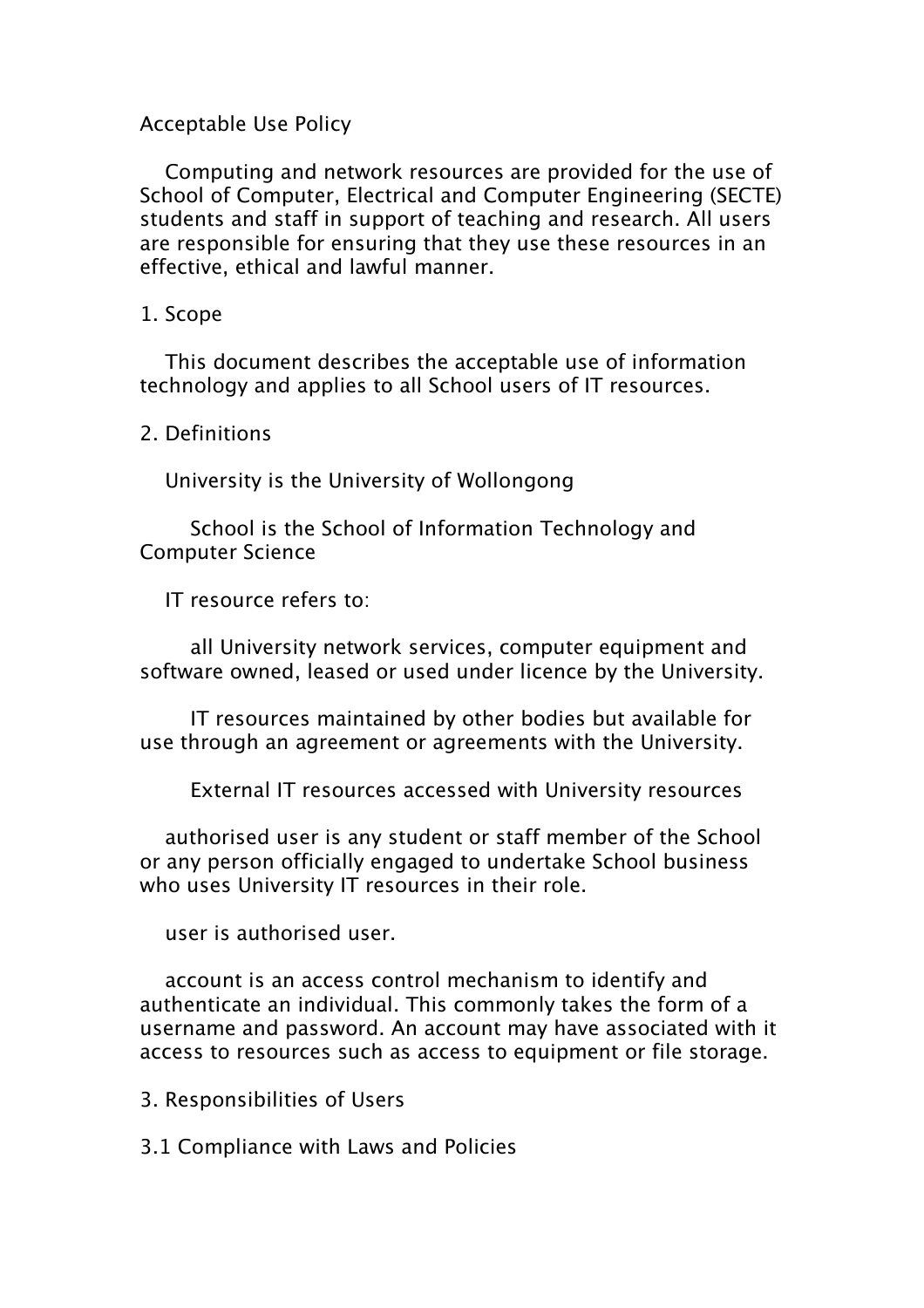Users must observe all applicable policies and law governing the use of IT resources regardless of location where access is by means of University IT resources. University policies can be found at http://www.uow.edu.au/its or copies can be obtained from ITS.

# 3.2. User Accounts

Accounts are normally established only for individuals. Accounts established for individuals are for their use only. Users shall not use or access any other users account with the exception of authorised University IT support staff while undertaking their duties.

Users must ensure that the authentication mechanism to their account remains secret and is effective. Non-guessable passwords should be used and passwords shall not be disclosed to any person except at the discretion of the user as described below.

Users shall not request access to the secret authentication mechanism for any persons individual account except where an University IT support person requires access to a persons account to perform their duties and other means of access are not reasonably possible. Where an authorised University IT support person requests a users secret account authentication details it may be provided by the user at their discretion.

Users are responsible for any activity carried out using their accounts.

Accounts are to be used solely for those purposes authorised by the University. The user is responsible for the proper use of the account including following recommended procedure for password protection. Access to information is provided on a confidential basis and that confidentiality is to be respected. Where access to IT resources is provided without a formal account and/or password the provisions of these rules still apply.

### 3.3. Confidentiality of Data

Due to technical limitations, software bugs, system failures and human nature data confidentiality cannot be guaranteed. Network data transmissions may not be secure. Sensitive or confidential material should be encrypted or sent by an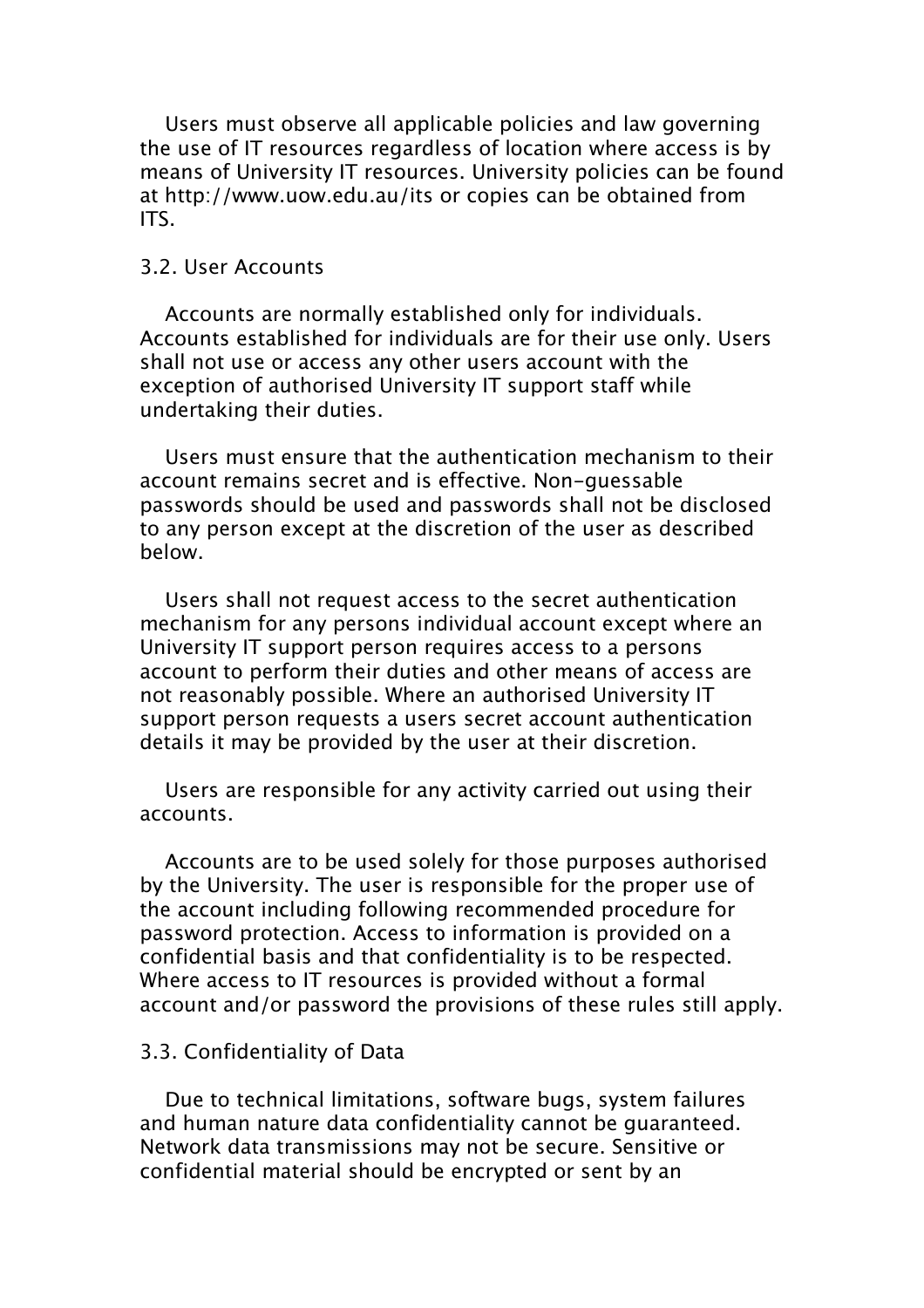alternative method. E-mail should be viewed as equivalent to mailing a postcard rather than a sealed envelope.

Users should be aware other policies apply in relation to privacy.

### 3.4. Copyright

Users shall be aware of and comply with any copyright and licensing conditions of data including software stored or transmitted on IT resources.

Specifically, users shall not use any IT resource to violate the terms of any software license agreement or copyright provisions. For example, users shall not copy, disclose or transfer any commercial software provided by the University.

### 3.5. Personal Identification

Users must show identification including University affiliation upon request to authorised University staff.

4. Acceptable Use

### 4.1 Use of systems

Other than specifically designated public services, the use of all IT resources is restricted to University users.

University IT resources shall be used for their intended authorised purposes. Incidental personal use is allowable.

A user may not use any IT resource for the purpose of profitmaking or commercial activity unless written permission has been obtained from the IT Director or a nominee.

## 4.2. Threats and harassment

Users shall not use IT resources to harass others or to interfere with their work. For example to send or publish obscene, abusive, fraudulent, threatening, repetitive, chain style or advertising (SPAM) messages to a user or users is a breach of this policy.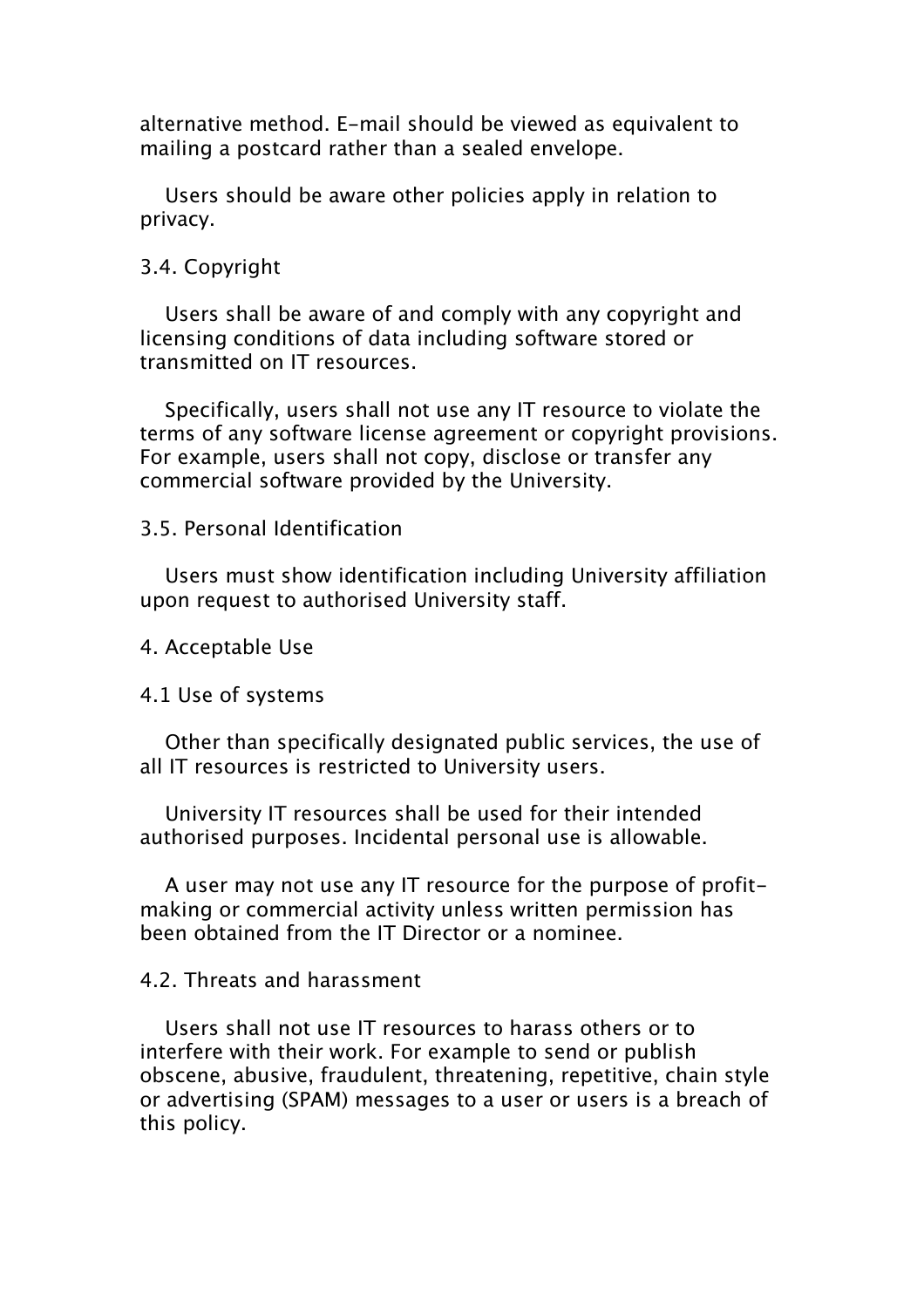Users shall not attempt to deny or interfere with service to other users by means of, for example, "resource hogging", distribution of computer worms, viruses or mail bombing.

#### 4.3. Security

Users shall not attempt to modify IT resources, illegally obtain extra resources, degrade the performance of any system or attempt to subvert the restrictions associated with any computer system, computer account, network service or software protection.

Users shall not attempt to repair or alter the operation of any IT equipment. Faults should be reported to School Technical Support in the first instance or to staff or to ITS.

#### 4.4 Services

Users shall not supply services via the network except with the permission of the Head of School or nominee. Adherence to the Device Security Policy is required when running services.

4.4. Concealed Identity

Users shall not attempt to conceal their identity or masquerade as another person when using IT Resources.

4.5. Data Access

Users shall only access, modify or remove data stored on IT resources for which they have authority to do so.

4.5.1 Data Access by authorised IT personnel

Authorised IT personnel require access to data files and accounts under the following circumstances:

To make backups for the purpose of data loss recovery.

With the permission of the user.

To diagnose system problems or to investigate suspected violations of this policy.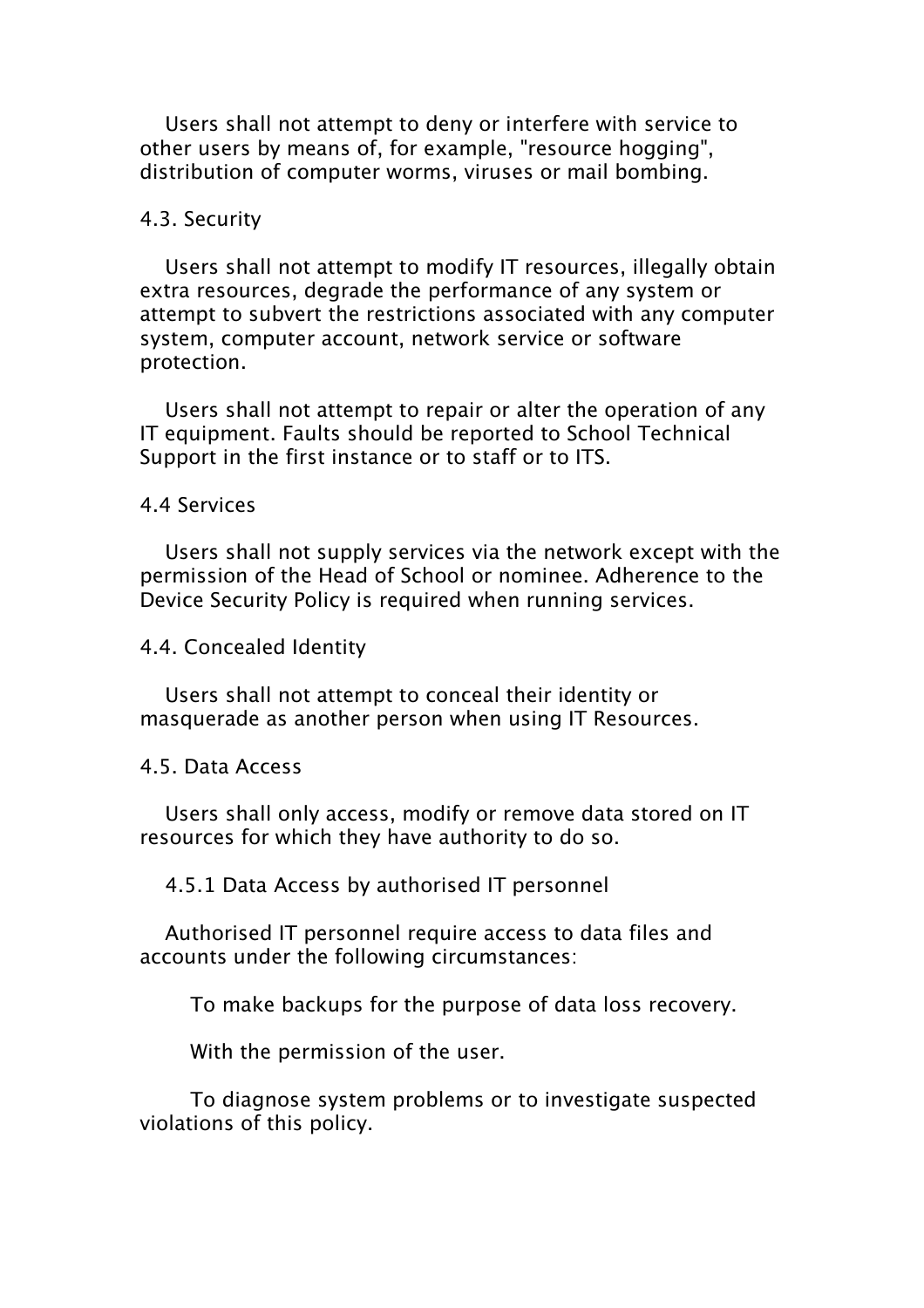Records will be maintained in cases where action is taken against a user.

Authorised IT personnel should maintain a professional and ethical approach to their work. The SAGE-AU (System Administrators Guild of Australia) Code of Ethics is an appropriate guide.

4.6. University mail lists

Unless the sender is aware of the exact recipients of a mail list (ie lists with small numbers of members) all mail to lists shall:

be confined to the body of the message (ie no attachments)

be short (ie less than 100 lines)

be relevant to the purposes of the list

In addition users shall comply with usage rules specific to certain lists. Specifically, the all staff lists shall only be used for broadcasting information such as:

Urgent problems with communication services or utilities

Changes to pre-announced schedule or notification of an important event to occur within the following 24 hours

University related issues of significance to the majority of University staff.

4.7. Policy Violations

System administrators are authorised to apply certain penalties to enforce applicable policies. Such penalties may include temporary or permanent reduction or elimination of access privileges. This may apply to computing accounts, networks, computing rooms, and other services or facilities.

A user accused of a violation will be notified of the charge and have an opportunity to respond before a final determination of a penalty. If a penalty is imposed, the user may request a review by the Head of School.